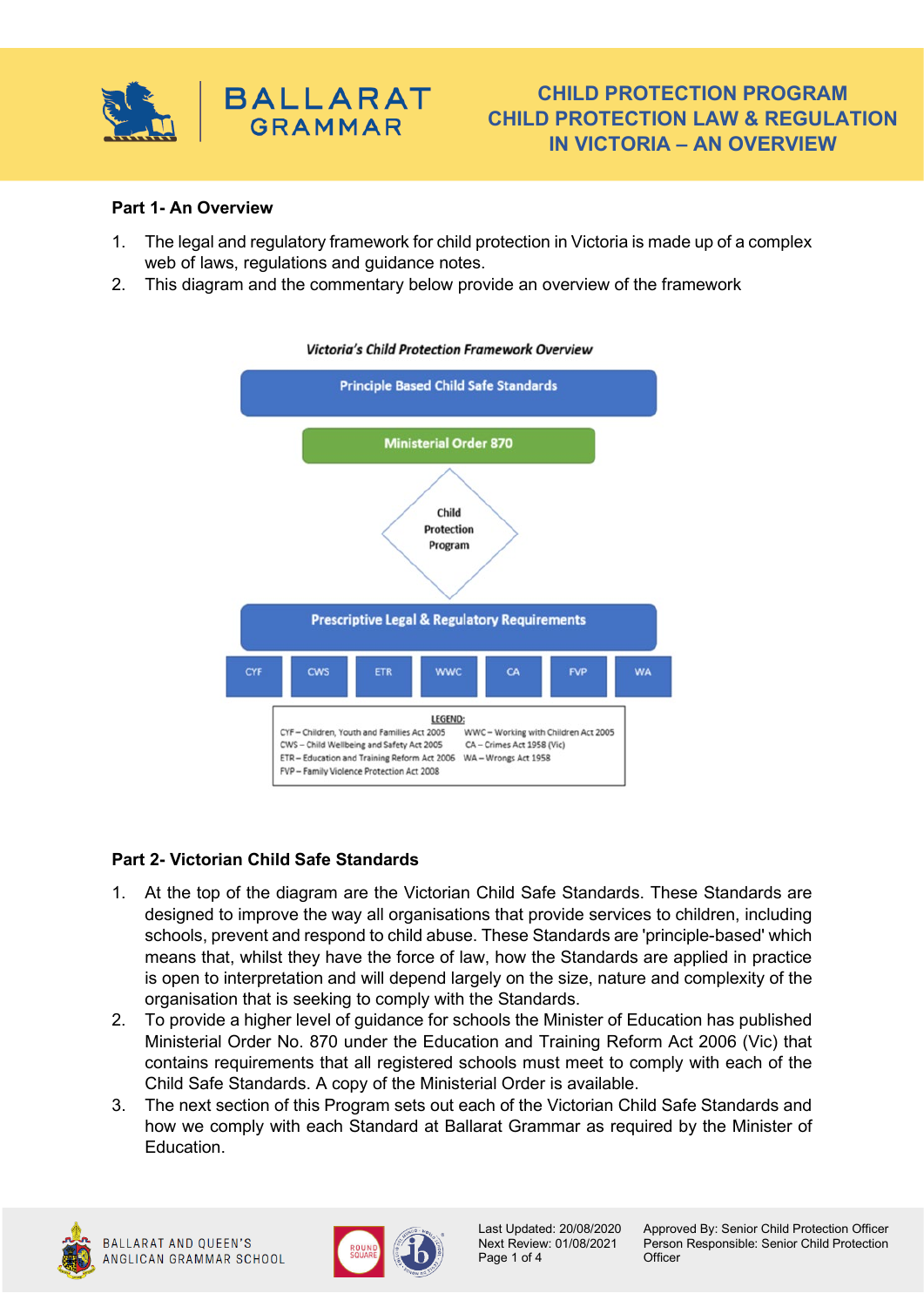

## **Part 3- Prescriptive Legal and Regulatory Requirements**

- 1. At the bottom of the diagram there are seven separate pieces of legislation that work together to make up the legal and regulatory framework for child protection in Victoria.
- 2. They are in summary:
	- 2.1 *The Children, Youth and Families Act 2005*
		- 2.1.1 The Children, Youth and Families Act has many functions including:
			- establishing the "child's best interests: principle';
			- regulation of community services and care providers;
			- the management of child protection responses;
			- children in need of therapeutic treatment if exhibiting sexually inappropriate behaviour; and
			- promoting stability in care arrangement.

2.1.2 For the purpose of our Child Protection Program the Children, Youth and Families Act is important because it establishes obligations with respect to Mandatory Reporting.

- 2.2 *Child Wellbeing and Safety Act 2005*
	- 2.2.1 The Child Wellbeing and Safety Act is a companion piece of legislation to the Children, Youth and Families Act.
	- 2.2.2 Its primary function is to provide for the establishment of various government bodies that oversee the Victorian child and family services system.
	- 2.2.3 For the purpose of our Child Protection Program, the Child Wellbeing and Safety Act is important for three reasons:
		- it provides the Statutory Definition of Child Abuse;
		- it is the Act through which the Victorian Child Safe Standards are created: and
		- it is the Act through which the Reportable Conduct Scheme in Victoria is established.
- 2.3 *Education and Training Reform Act 2006*
	- 2.3.1 From a child safety perspective, the key functions of the Education and Training Reform Act are to:
		- require schools to notify the Victorian Institute of Teaching (VIT) when a school has taken action against a teacher; and
		- make compliance with the Victorian Child Safe Standards a requirement for registration of all Victorian schools.
- 2.4 *Working with Children Act 2005*
	- 2.4.1 The Working with Children Act establishes a framework to screen the criminal records and the professional conduct of people who intend to work with or care for children.
	- 2.4.2 People who are assessed as posing an unjustifiable risk to the safety of children will fail the Working with Children Check and the Act prohibits these people from working with children.
	- 2.4.3 The Act imposes penalties for schools and individuals that do not comply with the Act.
- 2.5 *Crimes Act 1958*



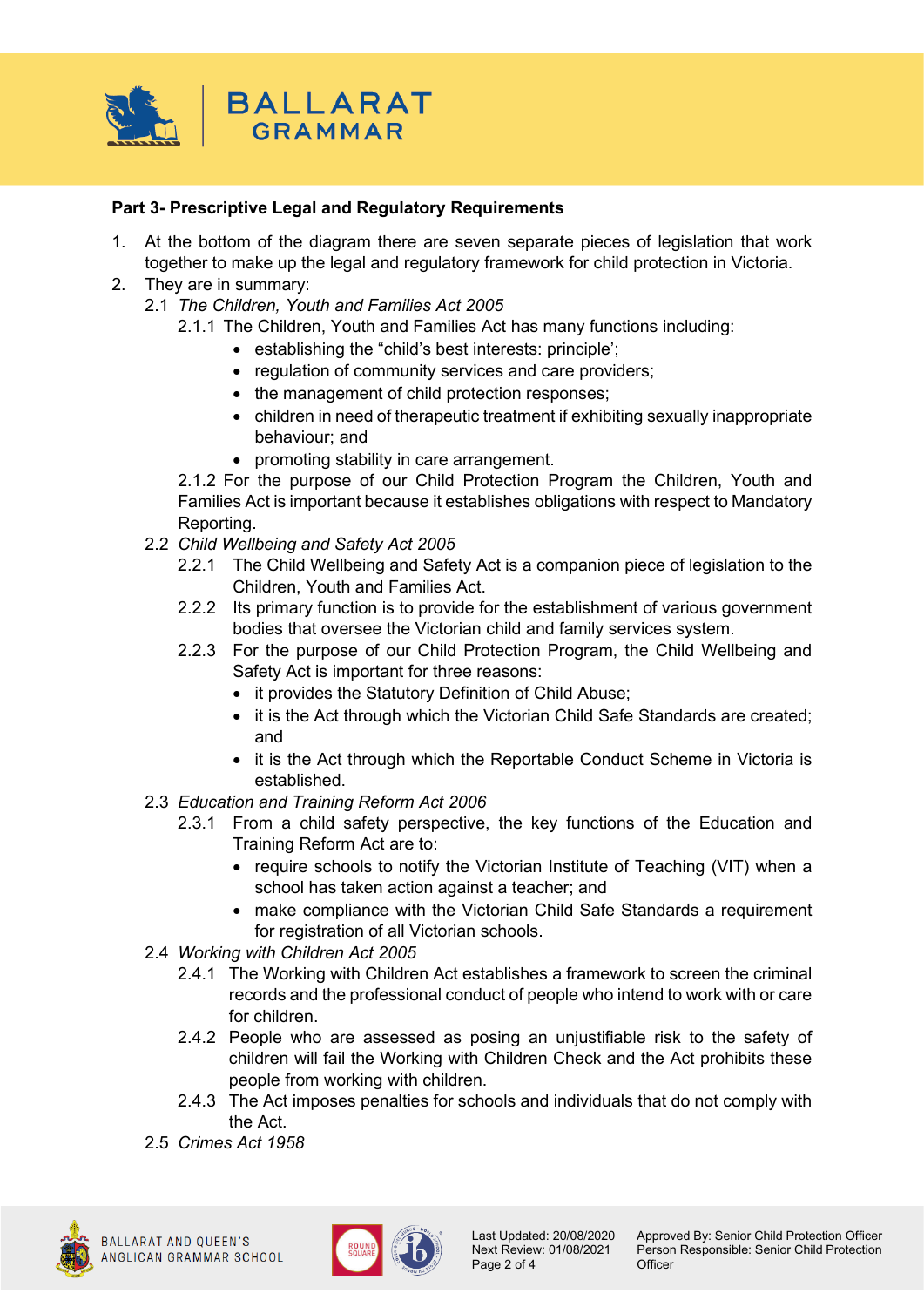

- 2.5.1 The Crimes Act in Victoria sets out a number of child protection related offences and key definitions including those relating to indecent acts and persistent sexual abuse.
- 2.5.2 Of key relevance to the Victorian child protection framework and the School environment are the offences of:
	- Grooming which targets predatory conduct designed to facilitate later sexual activity with a child.
	- Encouraging a Child to Engage in Sexual Activity which is a broader preparatory sexual offence than grooming, and targets behaviour that encourages sexual activity of children.
	- Failure to Protect a Child which requires people in authority within a school to take action to protect children where they know that a person associated with the school poses a substantial risk of sexually abusing a child.
	- Failure to Disclose which applies to all adults, not just professionals who work with children, and requires them to report to the Police where they hold a reasonable belief that a sexual offence has been committed by an adult against a child in Victoria.
- 2.6 *Family Violence Protection Act 2008*
	- 2.6.1 Finally, the Family Violence Protection Act is designed to maximise safety for children and adults who have experienced family violence and forms a key part of the overall legal and regulatory framework for child protection in Victoria.
	- 2.6.2 Critically the Act provides an extensive definition of "family violence" that includes behaviour that causes a child to hear, witness, or be exposed to the effects of such behaviour.
- *2.7 Wrongs Act 1958*
	- 2.7.1 The Wrongs Act is the principal legislation governing claims for damages for economic and non-economic loss arising from personal injury and death in Victoria, as a result of negligence or fault. It is through this Act that child abuse victims may claim compensation for loss arising from child abuse.
	- 2.7.2 Section 91 of the Wrongs Act imposes a duty of care on schools to take reasonable precautions to prevent the physical or sexual abuse of a child under its care, supervision or authority, by an individual associated with the school. If a school is involved in a proceeding under the Wrongs Act, the school is presumed to have breached its duty of care unless it can prove, on the balance of probabilities, that it took reasonable precautions to prevent the abuse.
	- 2.7.3 Whether or not a school took reasonable precautions will be assessed by a court in accordance with considerations set out in the Wrongs Act and case law. The effective implementation of the School's risk management strategies in Child Protection Risk Management is an example of taking reasonable precautions to prevent the physical or sexual abuse of a child.
	- 2.7.4 It is important to note that the operation of section 91 is subject to section 5.4.10 of the Education and Training Reform Act which states that Ballarat Grammar will not have a duty relating to the care or control of a student while





Page 3 of 4

Last Updated: 20/08/2020 Approved By: Senior Child Protection Officer<br>Next Review: 01/08/2021 Person Responsible: Senior Child Protection Person Responsible: Senior Child Protection<br>Officer